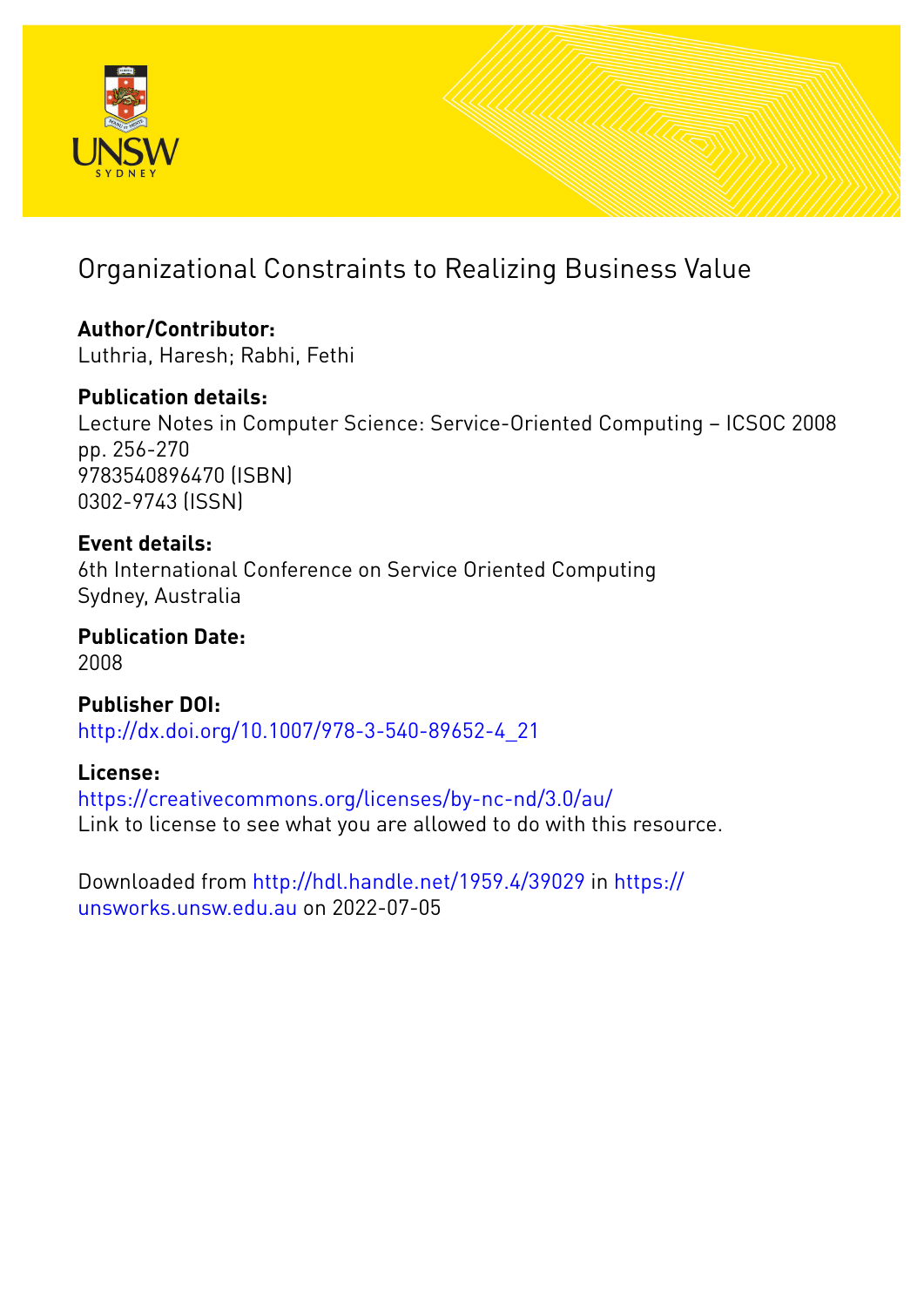# **Organizational Constraints to Realizing Business Value from Service Oriented Architectures: An Empirical Study of Financial Service Institutions**

# Luthria, H.<sup>1</sup>, Rabhi, F.A.<sup>2</sup>

Information Systems, Technology & Management, The Australian School of Business The University of New South Wales, Sydney, Australia { 1 h.luthria, <sup>2</sup> f.rabhi}@unsw.edu.au

**Abstract.** The paradigm of service-oriented computing (SOC) has emerged as an approach to provide flexibility and agility, not just in systems development but also in business process management. This modular approach to defining business flows as technology independent services has gained unanimous popularity among end-users and technology vendors alike. Although there is a significant amount of research ongoing on the technology implementations of service oriented architectures (SOAs), there is a paucity of research literature on the factors affecting the adoption of service-oriented computing and the realization of business value in practice. This paper empirically examines the adoption of SOC as an enterprise strategy across fifteen firms, and discusses the organizational constraints that influence the enterprise adoption and implementation of SOA. In doing so, this paper fills a crucial gap in the academic literature about the practical use of SOA as an enterprise strategy for agility, and lays the groundwork for future work on SOA alignment with organizational strategy. The paper also provides practitioners with guidelines for the successful implementation of SOA to achieve business value.

**Keywords:** Service Oriented, SOA, Business Value, Organizational Constraints, Technology Adoption, Technology Diffusion.

# **1 Introduction**

In response to dynamically changing market conditions, financial institutions are increasingly looking for avenues of organizational agility [2]. By virtue of being the underlying enabler of the core business processes, information technology is very critical to achieving this agility [9]. Technology infrastructures built on service oriented computing principles appear to facilitate business process and, subsequently, organizational agility [13]. The paradigm of Service Oriented Computing (SOC) views whole business functions as modular, standards-based software services. The associated Service Oriented Architecture (SOA) establishes a defined relationship between such services offering discrete business functions and the consumers of these services, independently of the underlying technology implementation [18].

There is a great deal of enthusiasm in the industry about this concept but the adoption of SOA by end-user organizations is still in a relatively early stage [21].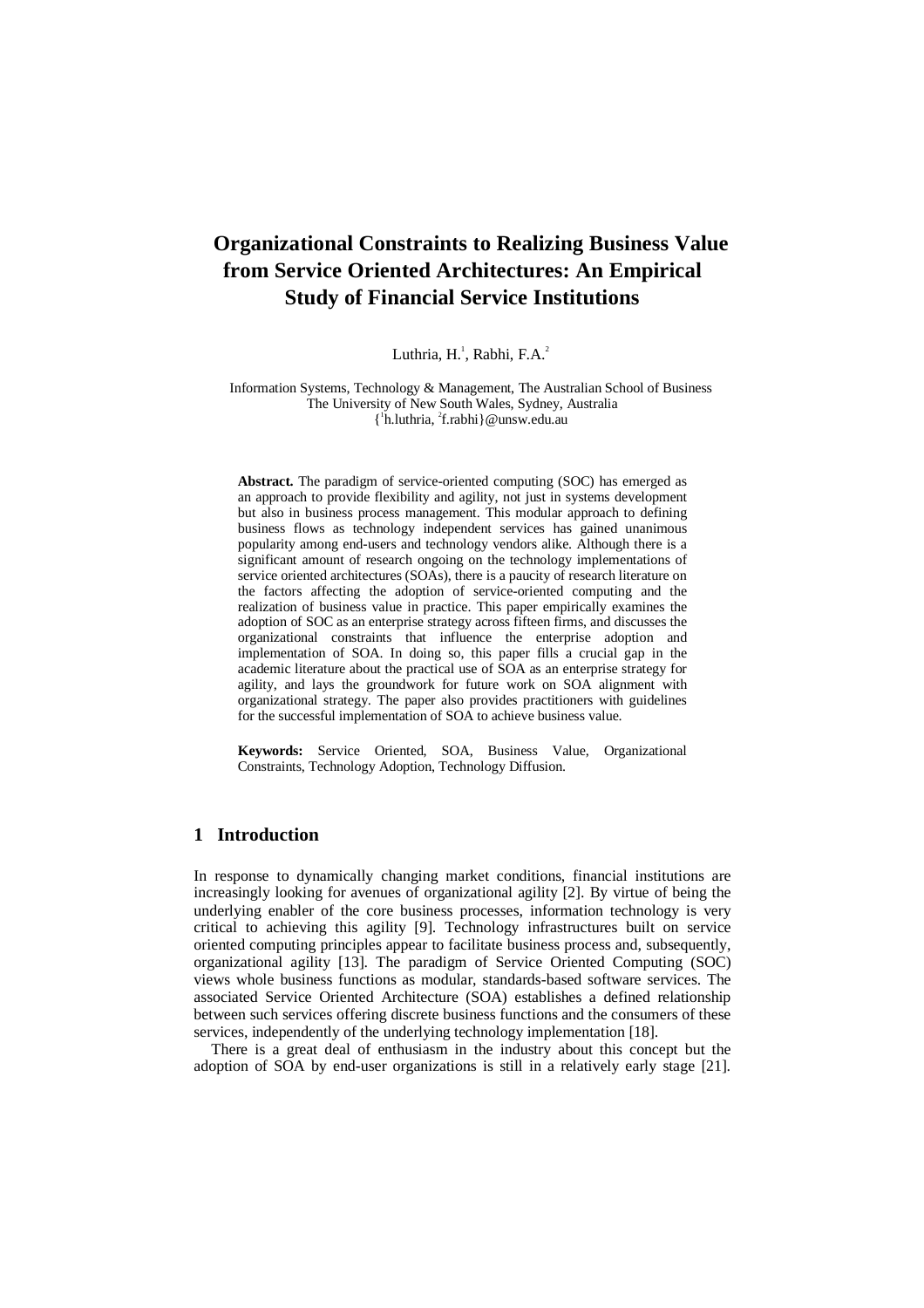Therefore, there is a scarcity of critical research addressing the ability of organizations to realize business value from the adoption of SOA. From a pragmatic perspective, there is widespread recognition of the fact that various organizational issues need to be addressed for the successful implementation of any information technology [10]. What is needed beyond the current research on the technology implementations of SOA, is a focus on the study of the real-world adoption of SOA across the enterprise and the factors that aid or impede such adoptions. This understanding becomes even more critical in the context of financial services institutions since the strategic impact of information technology is very high for financial institutions, and the industry sector is at the leading edge of the adoption curve for innovative technology solutions [16].

This paper empirically examines the use of SOA across fifteen firms – a mix of banks, insurance firms, and service providers - and as part of a broader study, specifically investigates the best practices promoted by service providers, and the organizational constraints and challenges experienced by firms considering the enterprise-wide implementation of SOA. The results provide insights into the factors that impact the real-world adoption of SOA, thus filling a crucial gap in academic literature. The paper also aligns organizational constraints with advocated best practices, thus providing practitioners with a guide to maximizing business value from their SOA implementations.

Section 2 describes the empirical study of SOA adoption across fifteen firms and the data collection and analysis processes used. Section 3 describes the observed trends in the results of the use of SOA across these firms. Section 4 distils the results of the empirical study by comparing suggested best practices for SOA adoption with the organizational challenges faced on the ground. Finally , Section 5, summarizes the contribution of the paper and outlines future research options.

# **2 The Empirical Study – Data Collection and Analysis**

A case study approach was chosen as the research methodology to study the alignment and adoption of SOA across the enterprise because, according to Benbasat *et al* [3], case studies are "well-suited to capturing the knowledge of practitioners and developing theories from it".

Fifteen firms – a mix of both financial service institutions in the banking and insurance sectors, and software service providers that had a significant number of clients in the financial services industry - were approached to understand their position on SOA. Most of these firms were chosen based on their involvement in industry conferences on SOA which was an indication of their interest in adopting SOA. A few, however, were chosen on an opportunistic basis leveraging a network of contacts. Table 1 describes the industry sector and profile of the firms interviewed as well as the designation of the interviewees.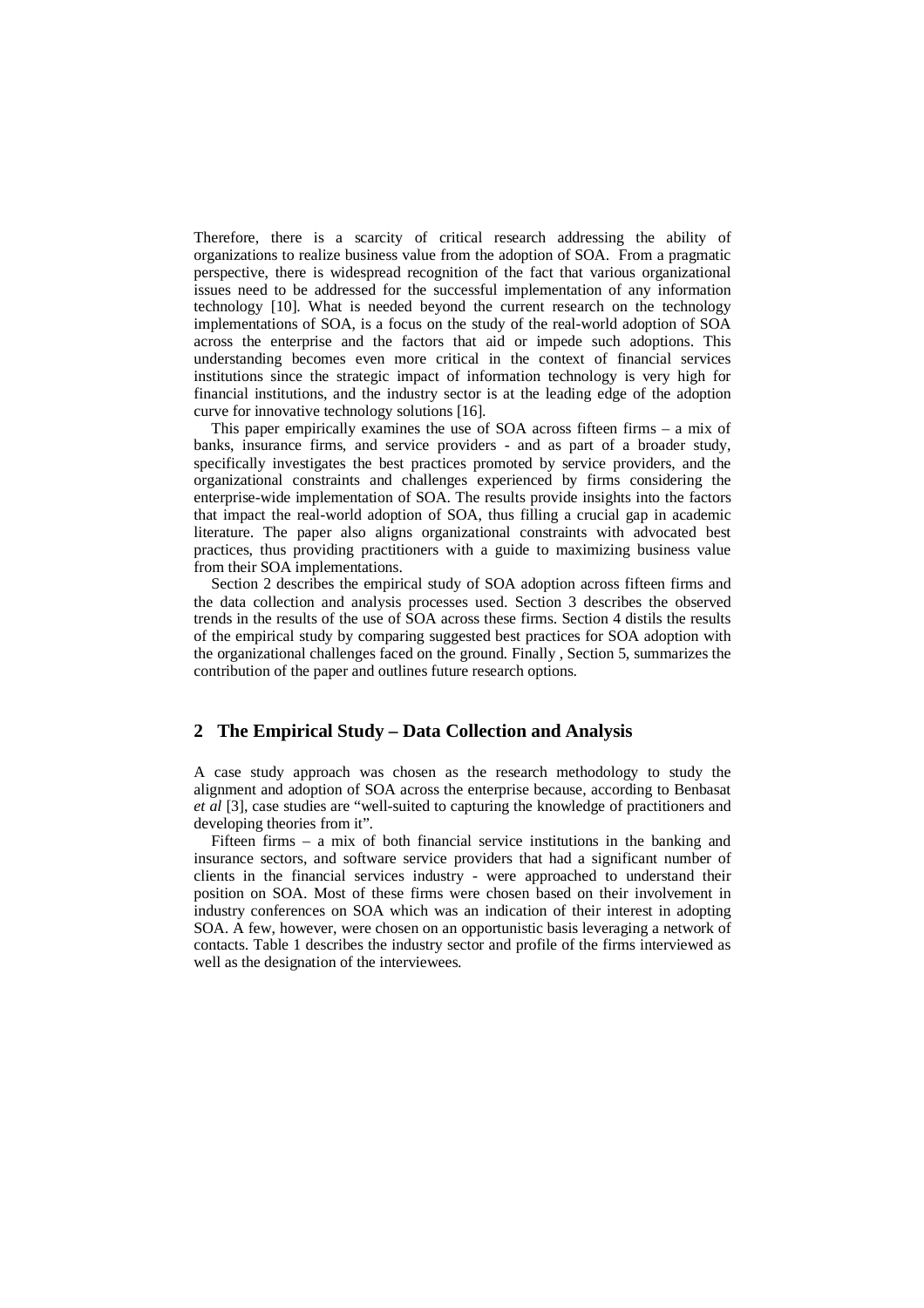| Firm           | Sector                       | Interviewee                                                             | Profile                                                    |
|----------------|------------------------------|-------------------------------------------------------------------------|------------------------------------------------------------|
| 1              | Bank                         | <b>Head of Strategy</b>                                                 | Large Australian bank                                      |
| $\overline{c}$ | Bank                         | <b>Business development</b><br>executive:<br><b>Technical Architect</b> | Large U.K. based bank                                      |
| 3              | Bank                         | Business development<br>executive                                       | Large Europe based bank                                    |
| $\overline{4}$ | Bank                         | <b>CIO</b>                                                              | India's second largest private bank                        |
| 5              | Bank                         | <b>Enterprise Architect</b>                                             | Mid-sized private New Zealand bank                         |
| 6              | Bank                         | <b>Enterprise Architect</b>                                             | Large New Zealand bank                                     |
| 7              | Insurance                    | 2 x Technology manager /<br>Architect                                   | Mid-sized Indian private general insurance firm            |
| 8              | Insurance                    | <b>CTO</b>                                                              | Large Indian public sector general insurance firm          |
| 9              | Insurance                    | <b>CIO</b>                                                              | Large Australian insurance firm                            |
| 10             | Insurance                    | <b>Enterprise Architect</b>                                             | Large New Zealand insurance firm                           |
| 11             | Product &<br><b>Services</b> | CTO; VP of Strategic<br><b>Accounts</b>                                 | Small India-based ERP solutions firm                       |
| 12             | Product &<br><b>Services</b> | Technical architect                                                     | Large European ERP solutions firm                          |
| 13             | Product &<br><b>Services</b> | Technical architect                                                     | Large U.S. based software and services firm                |
| 14             | Services                     | 2 x Technical architect;<br>Product manager                             | Large India-based software services and<br>consulting firm |
| 15             | Services                     | Principal                                                               | Large multi-national consulting firm                       |

Table 1 - Summary of Firms Interviewed

Semi-structured interviews were conducted with business managers, enterprise architects, and CIOs/CTOs of 13 (thirteen) of these firms. A broad set of questions addressing specific areas of discussion (implementation details, challenges and concerns, benefits realized, lessons learned) was used to guide the interviews. Wherever possible, the interview data was augmented by documents provided by the interviewees. Each of the individual interviews lasted an hour with the exception of the interview with Firm 5, which lasted 30 minutes.

Communications with Firms 10 and 15 were limited to electronic communication. Firm 10 indicated that their firm did not have an explicit SOA strategy, but they were pursuing SOA practices at a technical level by "following reasonable SOA practices in terms of trying to keep things abstracted through the use of messaging middleware and a messaging portal". Firm 15 was able to supply documents describing its SOA strategy at the business and technical levels, and provide specifics of a case study of a large financial services firm. Both these firms are included in the analysis not as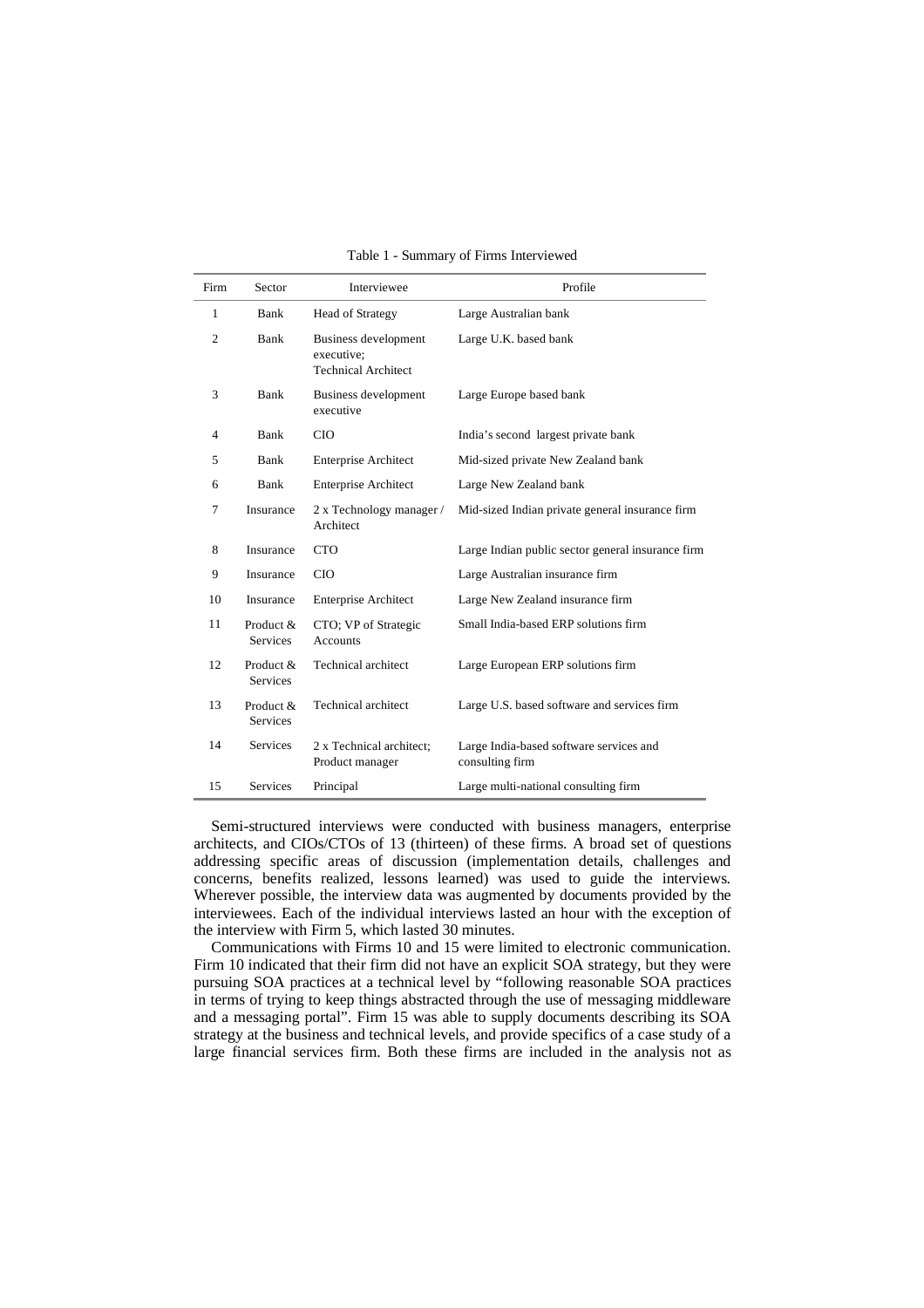primary data but more as an emphasis to the findings from the data gathered in the interviews with the other firms.

Fourteen of the firms interviewed were in various stages of implementing SOA, most of them already having migrated targeted business functions to a service based deployment. The firms were able to provide some insight into the anticipated and observed benefits of the migration to a service-oriented approach. Firm 6 did not have an SOA strategy and had tried unsuccessfully to migrate to a service based infrastructure. The interview provided a valuable insight into the challenges of building a business case for SOA adoption. The product and software service providers were able to provide an insight not only into the business drivers for their product offerings but also their perception of the business drivers for their clients.

Transcriptions of the individual interview data were analyzed using a two-pass method. The first pass of the analysis used thematic coding to identify broad categories of organizational issues. The second pass of analysis was performed using axial coding and major factors were identified using meta-codes. The meta-codes were then used to identify similar patterns across the data from the multiple firms interviewed. The following section details the results of the data analysis identifying the major themes of suggested best practices and organizational factors affecting the implementation, and the cross-firm patterns observed within these themes.

# **3 The Empirical Study - Results**

Despite the many potential benefits of information technology innovations, organizations have generally found it very difficult to achieve the promised benefits [43], and the successful implementation of SOA appears to have its fair share of challenges. It is interesting to note that even in the limited scholarly work on the use of SOA in the business domain, an empirical study of two European banks indicated that the "[business] service concept was difficult to define in practice" [1].

We were able to get a significant understanding of the constraints impacting the organizational adoption of SOA running the gamut from funding at the corporate level to performance challenges at the implementation level. These constraints were compared with the best practices suggested by service providers to get an understanding of how firms were actually dealing with implementing these best practices. These best practices and constraints are detailed in the following paragraphs and summarized in Table 2 at the end of this section.

#### **3.1 Best Practices Suggested by Service Providers**

Service providers, Firms 11-15, were able to provide us an insight into what lessons they thought they had learned from their experiences, and more importantly, mistakes, and what they would consider best practices for a successful enterprise SOA implementation. These experiences were collectively analyzed and distilled by thematic categorization into a set of proposed best-practices for successful enterpriselevel SOA adoption.

These best practices are summarized below:

1. Get commitment at the board level.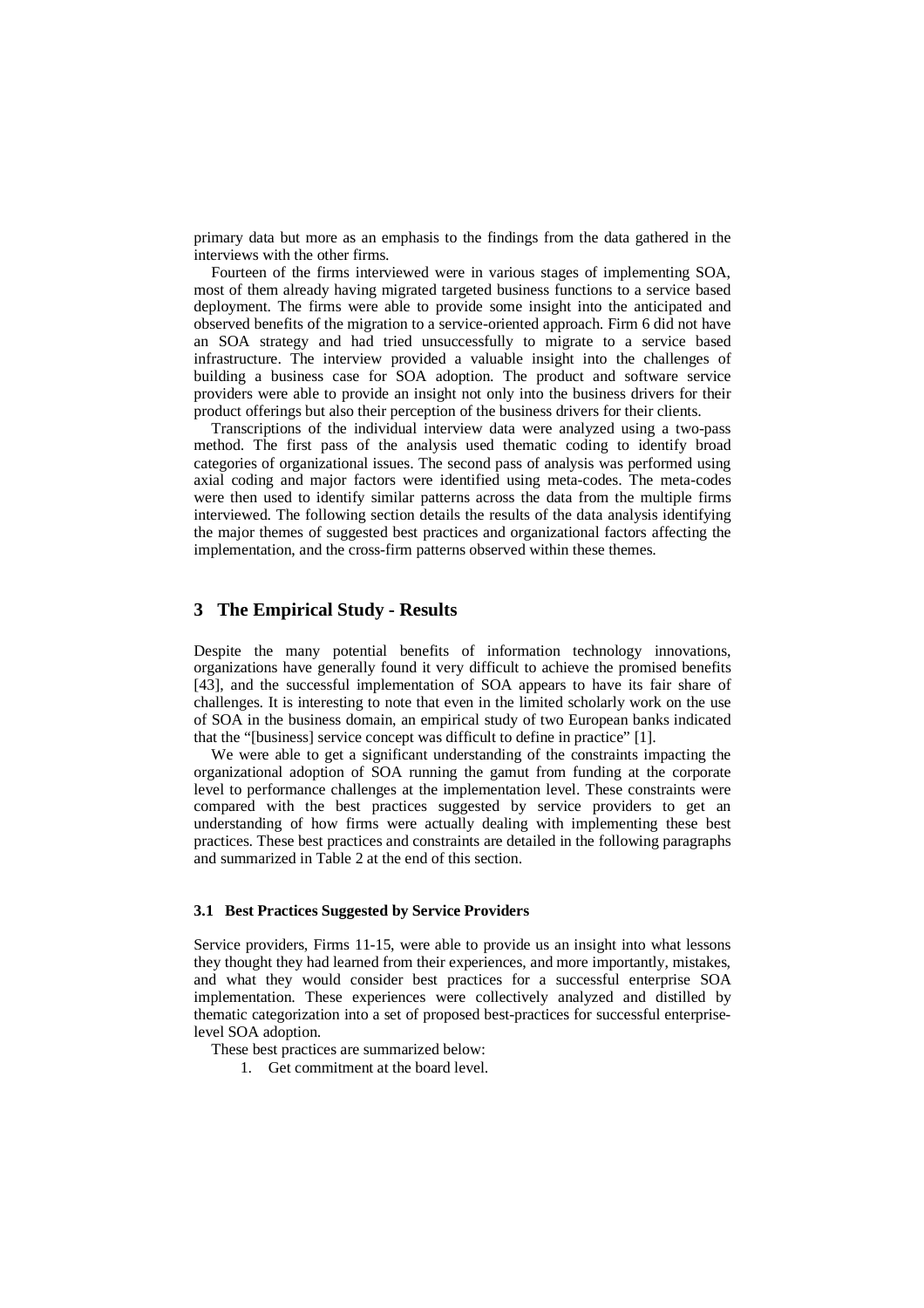- 2. Manage expectations Invest in SOA for the long term.
- 3. Align the entire organization along the SOA strategy.
- 4. Change the mindset of people SOA is not about technology, it is about transforming the business process.
- 5. Governance is critical.
- 6. Focus on training.
- 7. Leverage existing resources.

SOA is all pervasive, according to the Development Architect of Firm 12, and you need to get commitment at the board level if the adoption of SOA at the enterprise level is to be successful. Along with commitment at the board level, the expectations of people across the organization need to be managed. There needs to be an acknowledgement that the governance and training associated with service orientation could possible end up costing much more than the development of the services.

SOA should be viewed as an evolving process and not a silver bullet. There needs to be a clear understanding at the senior management level that SOA is a long-term investment in time and resources, according to Firms 12 and 14. Success is more probable when starting out with a small project to show business value before rolling out service orientation on a larger scale, according to Firm 15.

The Development Architect of Firm 12 indicated that the commitment at the board level needs to permeate the organization to ensure that the entire organization is aligned with the SOA strategy. Organizations need to get "everyone on the same page on the SOA strategy". The theme underlining this enterprise wide alignment needs to be that SOA is not about the technology, it is "a way of thinking". This requires that people's mindset needed to be changed to ensure that the focus of SOA adoption should be on transforming business processes (Firms 13 and 15).

A majority of the effort in implementing SOA appears to be implementing an appropriate governance framework in place (Firm 12), and appropriate training (Firms 12-14). Business people need to be trained in Business Process Modeling and technical people in the business aspects of services in addition to the appropriate technical training on the use of tools (Firm 14). Firm 15 indicated the need to be cognizant of when SOA may not be appropriate. Firms 12, 13, and 15 emphasized that both business and technology teams need to understand that SOA is not about creating new functionality but leverage existing resources more effectively.

These empirically gleaned best practices, it may be argued, are fairly sound guidelines and match up with what existing analytical literature suggests. So what does this really mean in the real world? The input from individual firms as well as service providers' experiences with client implementations was analyzed independent of suggested practices to better understand how the SOA implementations actually fared with the rollout of SOA across the enterprise. The following sections describe this analysis in detail.

### **3.2 Get commitment at the board level.**

At the organizational level, our interview data indicates that there appears to be  $\underline{no}$ direct business case for SOA, as indicated by Firms 1, 4, 6, 7, 9, and 10. The general approach to SOA was captured pithily by the CIO of Firm 9, who said "Using SOA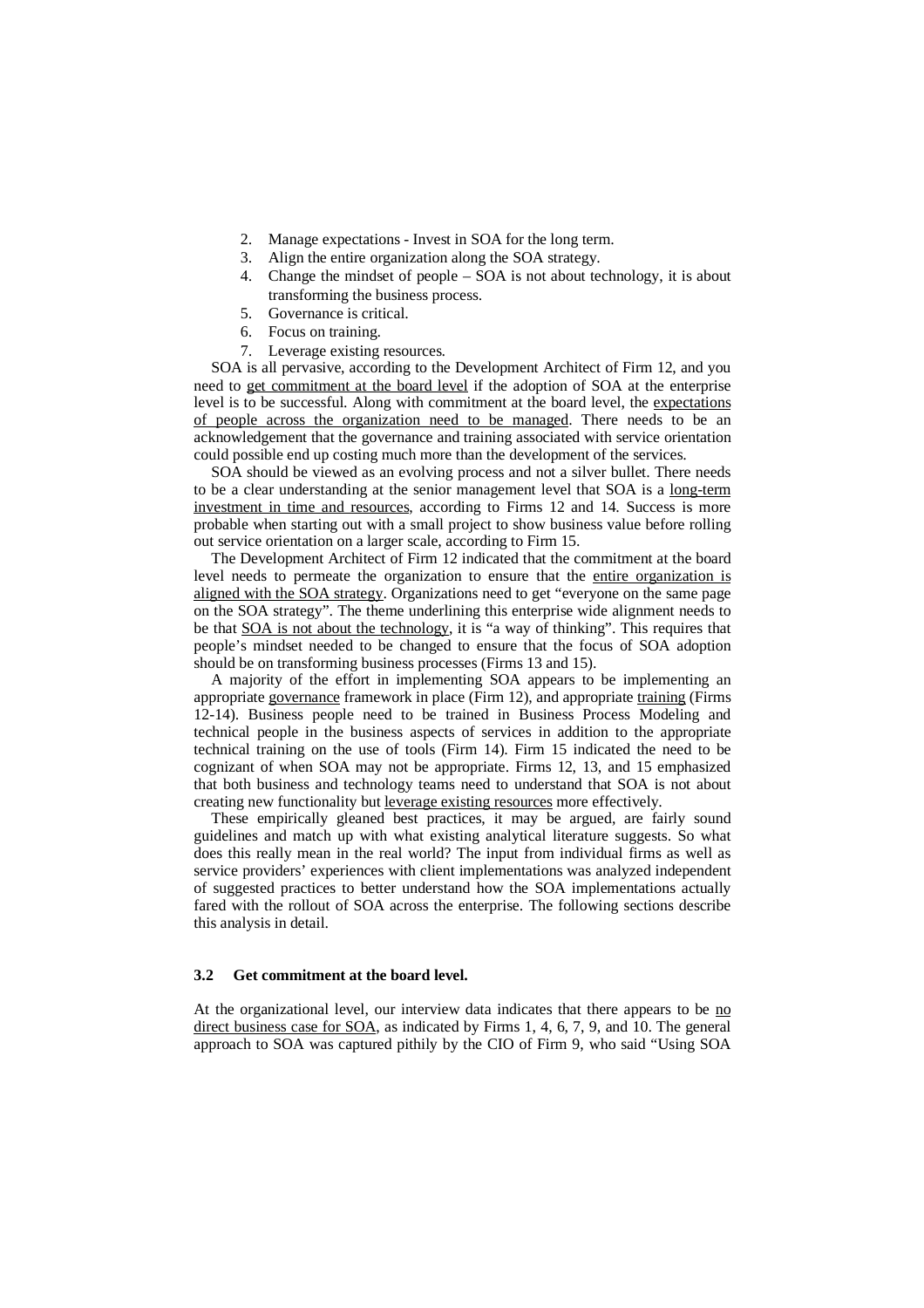increases IT value…[but] we are implementing SOA by stealth. We have no business case for SOA."

The cross-firm interview data also suggests that at the very high business level or customer facing level, the enterprise offerings are treated as service offerings by business units of most firms, including Firms 2, 3, 4, 8, and 9, with the business executive at Firm 3 using the term services interchangeably with applications. Business units are view their offerings as a set of services, according to Firm 3, and so cannot understand why the IT teams are not already service oriented. At a business process level, however, there is no service oriented thinking and it is left to the technology teams to push service thinking up from the technology infrastructure implementing the business processes.

#### **3.3 Manage expectations – invest in SOA for the long term.**

Funding was an issue for Firms 2, 6, and 9, since SOA needs a significant investment and business users are not willing to spend money for something intangible that may be achieved in a few years time. The move to SOA requires significant investment in time and resources for longer-term benefits, but the technology teams in Firms 2, 4, and 9 were faced with the difficulty of defining what the return-on-investment (ROI) would be for SOA. According to the VP of Technology of Firm 2, "…business deadlines do not change. How do you convince business units to spend money and time? Business units want it now. They don't want to spend money for something three years down the road. We had to couch [the SOA implementation] in some other terms like infrastructure updates".

From an implementation perspective, model based development was critical to the success of SOA implementations according to the service providers we spoke with, specifically Firms 12 and 13. However, there are no mature tools to either directly orchestrate business services to create an application or to translate the business process models to technical services as an intermediate step. Firm 12 uses models to elicit business requirements, but manually maps them to technical infrastructure requirements. According to Firm 14, which had unsuccessfully tried model based development on client projects, "Changes in the business process are hard to reflect in technical services. So [you end up with] two flows – business process modeling and technical process modeling. The mapping is a manual effort. Ideally we would have liked to model business processes, to technical services, to implementation. But changes cycling back cause problems because [the available] tools don't support this". Firm 2 had a similar experience to relate regarding their attempted BPM adoption effort. "BPEL has inherent problems. The vendor says it all works – the model translates to the system. The reality is that the business unit can model its process and simulate BPR scenarios, but once the development is done, if you implement any technical change then things fall apart. BPEL has a round trip problem as a language in supporting this real-world development process. So now we define a business process model, and then manually translate it to Business Requirements and Use Cases. The business analyst draws up the business process. The techie looks at the diagram and imports into a BPM tool. Modifications even at the process level were a problem. The processes were modeled mostly on paper (models done here and there) – and then translated to BPM the tool. It served as documentation for future maintenance but using the models is a challenge."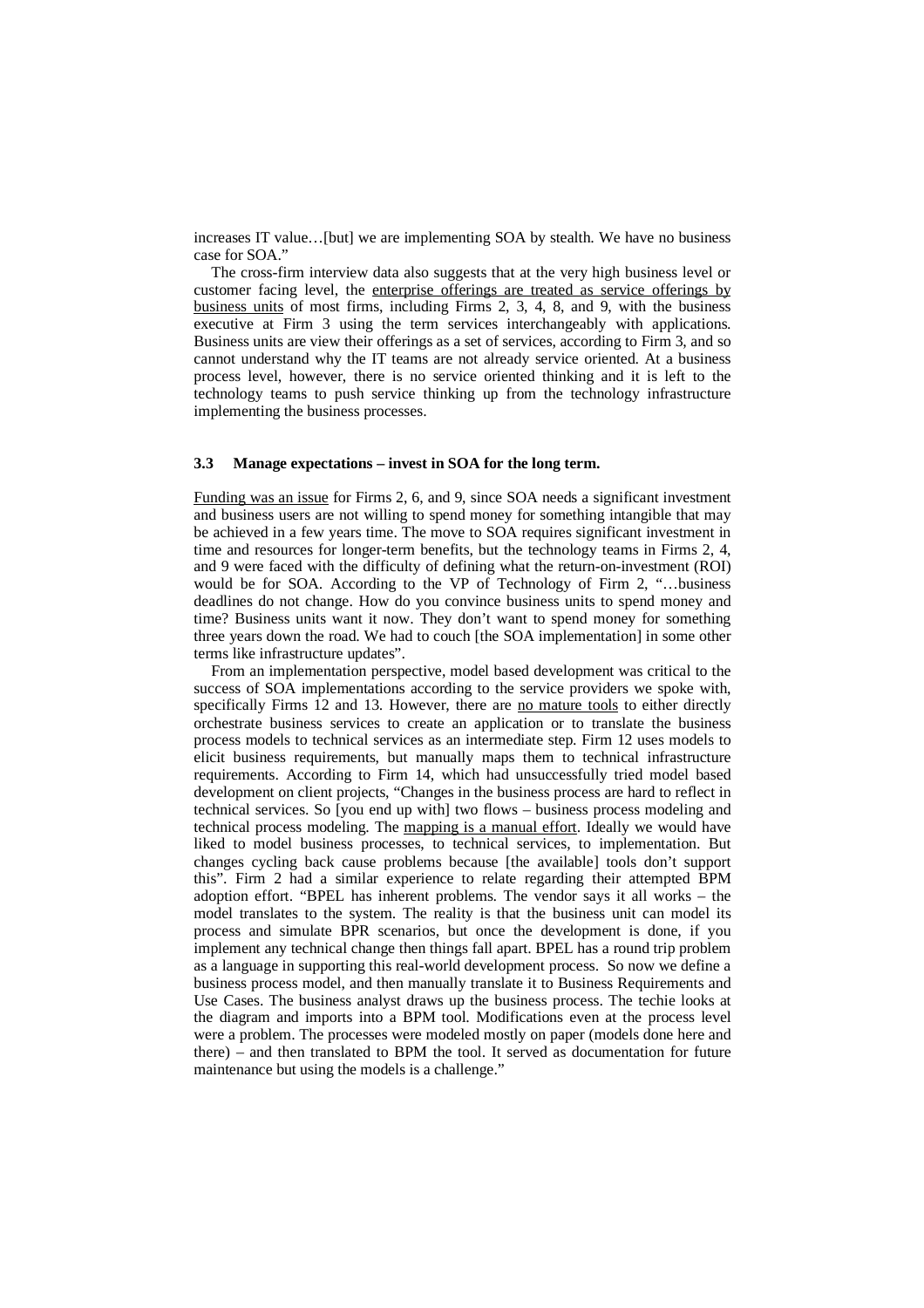Although industry vendors have rallied around the concept of service-oriented computing [21], there still is no single unified view of the basic communications standards involved across the board [11, 15]. So despite the integration of systems, both internal and external, being a business driver for the adoption of SOA, integration across domains continues to be a challenge that goes beyond service thinking. While executives at Firms 1 and 4 were skeptical of the promise of plugand-play, Firms 2 and 6 were experiencing problems integrating external systems because of differing standards. Firm 6, in facing the integration effort after an acquisition, found that even adopting a standard like  $IFX<sup>1</sup>$  still did not help since the contextual or semantic relevance of the data varied across the two systems being integrated. Service providers like Firms 12 and 14 also indicated that the kinds of integrations they were seeing with clients were all one-off or custom integrations. This makes it harder to sell SOA as a plug-and-play infrastructure.

Standards notwithstanding, by virtue of crossing administrative domains with potential loss of visibility and control, the new cross-organizational business models put an increased emphasis on non-functional business requirements (generally referred to as service quality attributes) such as performance, reliability, transactional integrity, and security [17, 19, 25, 27]. Additionally, with the increasing number of interfaces in a typical inter- and intra-enterprise service-oriented implementation, addressing these systemic issues in an environment of multiple administrative domains, straightforward in theory, becomes a complex problem in practice spanning technical and business arenas [15, 23]. In practice, many of the firms we spoke with were struggling with the same issues, security and performance, being of the highest concern. Firm 4 found that security could grow to be a challenge not just across external domains because, according to the CIO, a "loose confederation of services creates access and security issues", but also across internal domains. Reuse of services by different users or higher-order services could potentially compromise security as well by changing the context in which the service is used. While Firms 2, 4, 5, 7, and 11 had experienced issues with performance of services because of fine grained services across networks, Firm 14 raised the issue of transactional integrity and, in working with various clients, was grappling with problems of maintaining transactional integrity across services. What was interesting was that all of these issues were approached from a perspective of granularity, with the firms eschewing too fine grained services for performance, security, and transactional integrity, resulting in a trade-off between granularity and service quality attributes.

 The use of services also involves a trade-off between granularity and the potential for reuse according to Firms 4, 5, 7, 9, and 11, since the coarser the service, the less the chance to reuse the service in different business contexts or domains. Firm 5, which appeared to have a significant and relatively successful implementation of service-oriented systems across the enterprise compared to the other firms we interviewed, was strongly concerned about the proliferation of services due to the lack of reuse. Firm 7 initiated a service-oriented infrastructure project to address the business requirement for a consistent user experience ("360 degree view of [the] customer") across their three main applications dealing with health insurance, travel insurance, and automobile insurance. The major thrust of this project, called Unified Customer View, was viewed as "a de-duplication effort across all the three systems". The three systems had their own web services to retrieve customer data from the three

 <sup>1</sup> http://www.ifxforum.org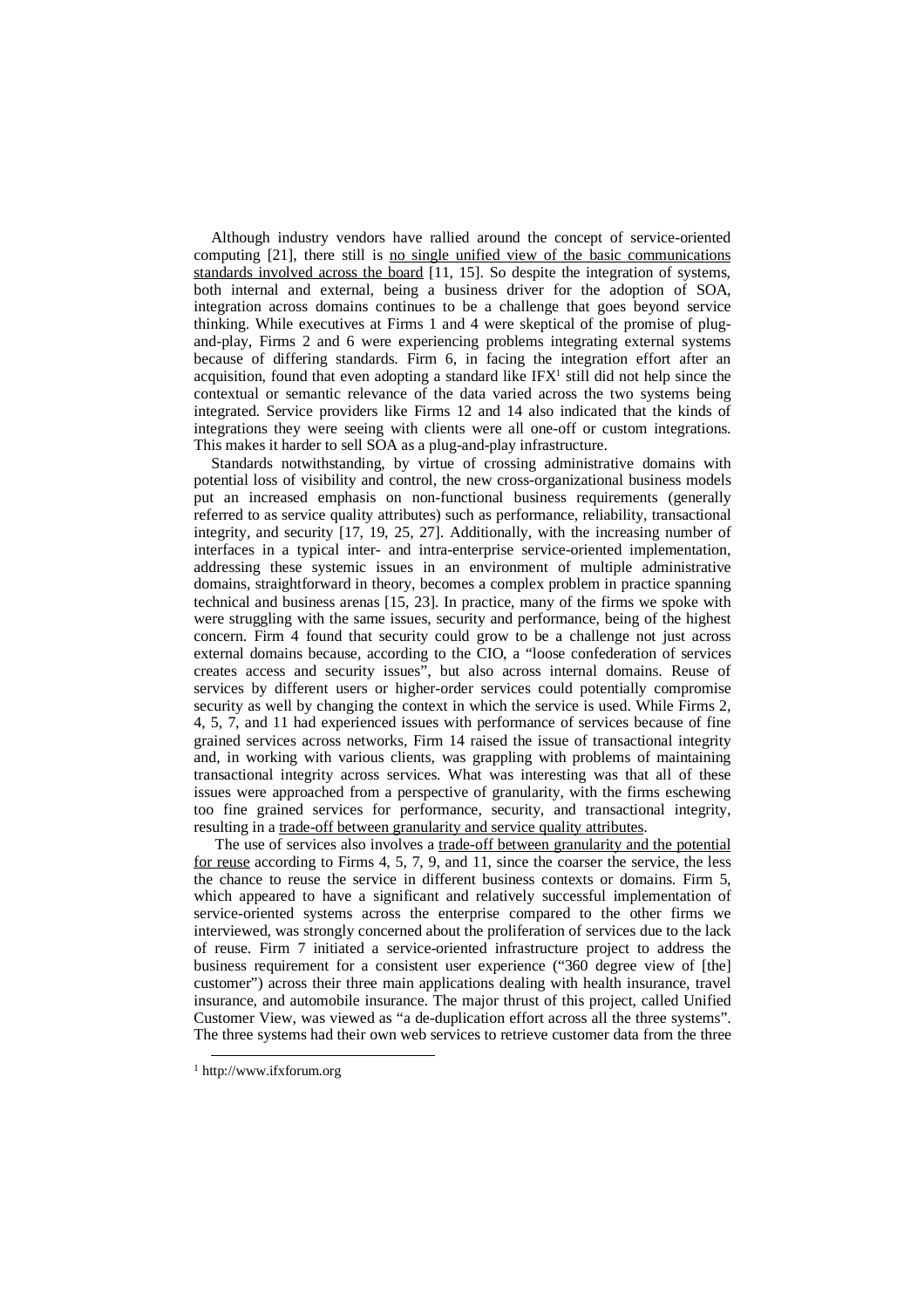back-end transactional systems/applications. So the data had to be retrieved from all three systems and merged to get a complete picture. This removal of redundancy worked well for consistency in user experience, but caused a performance bottleneck since it was a single service addressing queries from three distinct customer bases. As a compromise, the functionality was then split across the single new service and the three older application specific services. Basic customer details were managed via the higher level service and the individual services were invoked only if further customer details were required.

#### **3.4 Align the Organization around the SOA Strategy**

The evolution to the service paradigm is equally a business and IT transformation [24], and the key to effectively deploying SOA across the enterprise, is to recognize that it is an architecture that transcends technologies and could actually be independent of the underlying technologies that implement it [6]. Not many business people, however, are familiar with the term 'SOA', and many firms whose SOA implementations have fallen well short of expectations possibly did not include the business aspects of the move to a service-based deployment [22]. Thus, one of the biggest challenges in SOA adoption is understanding which business functions can actually be viewed as business services, and how this set of granular services can be used to create a service framework [7]. The business units of firms 2, 6, 7, 9, and 10 did not understand SOA and were more focused, understandably, on business requirements being met with "consistency, reliability, and uptime". The VP of Engineering for Firm 2 found that the organizational challenge was clearly articulating to the business what SOA could help achieve. "The big problem in my personal opinion is that if something is so great and you cannot explain it – is it really do-able? Vendors say it is a silver bullet but cannot explain SOA in the same way to business owners, techies, and others across organization. People are trying very hard to define SOA, both vendors and end-users, rather than addressing business problems and realizing business value. You need to sell it to fund it and so people are getting lost in defining SOA".

At the technical infrastructure level, the technology teams are actively adopting service-oriented practices for the most part independently of the business units.

# **3.5 Change the mindset from technology to a business process focus**

Despite the service mind-set of the business units, business process modeling as a strategy was not adopted by the business units as evidenced by Firms 2 and 6. The translation of the business service requirements to a set of technical services and flows is done by the technology teams using a variety of modeling techniques. In most firms, according to Firms 2, 5, 6, and 12-14, the business services are modeled by the technology teams or representatives of the technology teams, and if needed manually mapped to the technical service architecture. This is consistent with the one other empirical study of the adoption of SOA [1] which found that business processes are not included in the service definitions, which tend to be technical service implementations of the business process flow.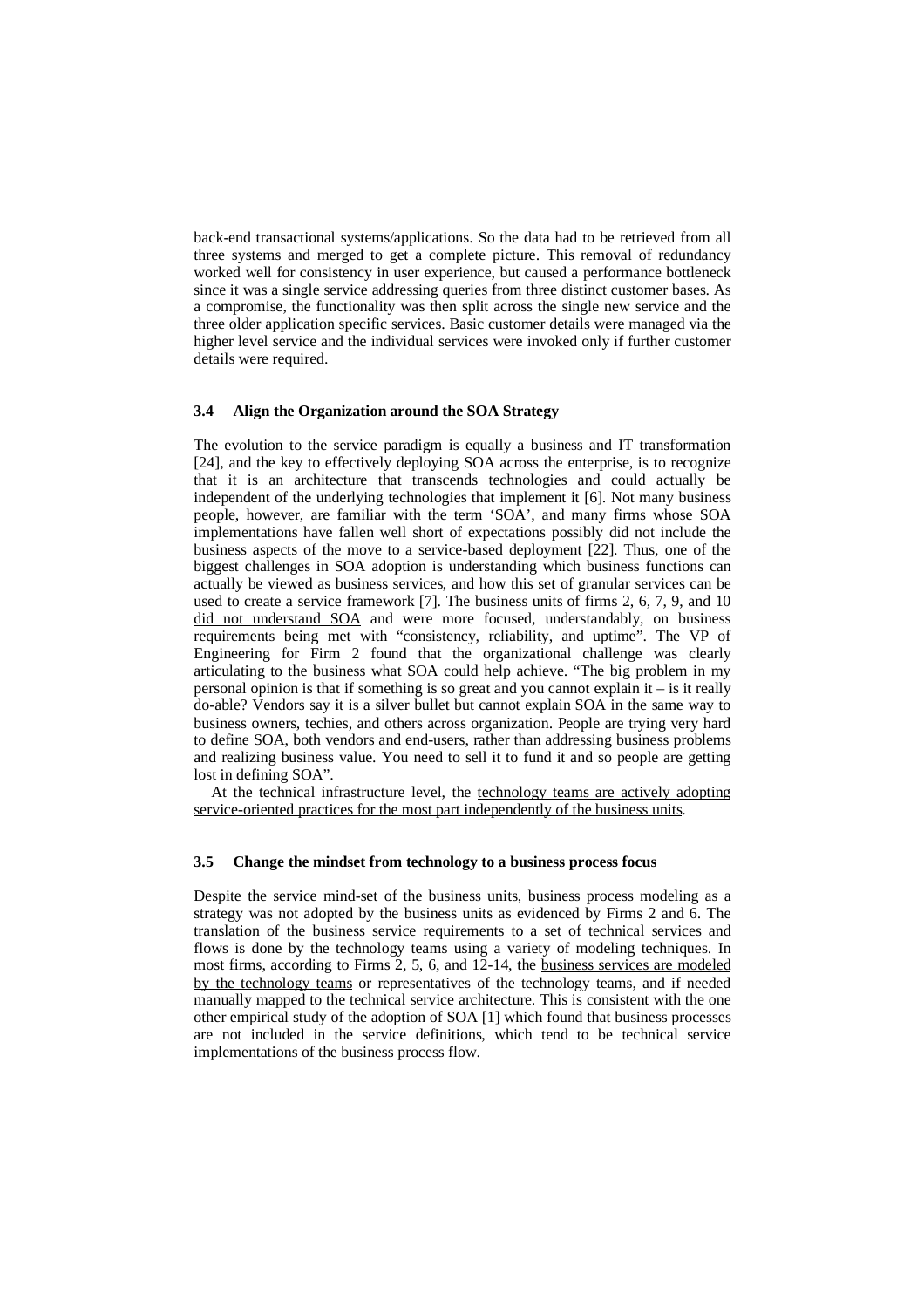An added potential complication was identified by Firm 14 which found that "breaking application into services causes ownership issues". If a service is created for a business unit and can be used by other units, there is considerable debate of how the service needs to be maintained going forward. Will the business unit that created the service (or the business need for the service), own the service or should the common IT infrastructure team own it? If the needs of a specific user changes should the infrastructure team change the common service or customize another incarnation of the service? Such issues were echoed by the CIOs of both Firm 4 and Firm 9, and the VP of Technology for Firm 2. According to the CIO of Firm 4, identifying business ownership is critical and needed for compliance to industry regulations. "It is hard enough to identify the business owner of an account or application. Imagine doing that for a business service!"

#### **3.6 Governance is critical**

The focus of service governance appears to be on knowledge management achieved by "extensive documentation", less on which functions need to be converted to services and more on how the services were going to be created and maintained (Firm 12). The IP related to services – i.e., the knowledge of how the services work and what the inter-dependencies are - was "primarily person-based" and managed via documentation, and this knowledge management of service function and impact was identified as a big concern (Firms 2, 4, 5, 12, and 14).

A critical part of governance is vetting the creation of services to encourage reuse. In practice, however, governance committees are not looking at whether a service needs to be developed but how it will be developed. This lack of reuse results in a glut of redundant services, according to Firm 5, that causes versioning and integrity issues. Firm 9 indicated that service reuse does not work for them for a couple of reasons. The first of these reasons was that some non-critical services had been reused in the past in mission critical applications causing service downtime, and hence dissatisfied customers, when the non-critical services were taken offline for maintenance. The second reason was that the developers preferred to develop something on their own rather than take the time to learn about an existing service and its interdependencies. This was attributed to potential clashes in levels of criticality, pressures of business delivery, and sheer developer propriety. In the CIO's words, "The concern is the speed of reaction to business requirement limits the use of SOA we would like to. We have no vision of reuse. Given the need to react quickly we are concentrating only on rebuilding for use."

#### **3.7 Focus on training**

The dependency on individual people for their implicit knowledge was also tied to a concern about availability of the right skills and training. In dealing with business units and strategic partners of businesses, general SOA awareness training and the move to a service mindset was critical, according to Firms 4 and 12. According to Firm 12, 90% of the effort in implementing SOA is on governance and process engineering, so technical people are not too keen on implementing SOA at an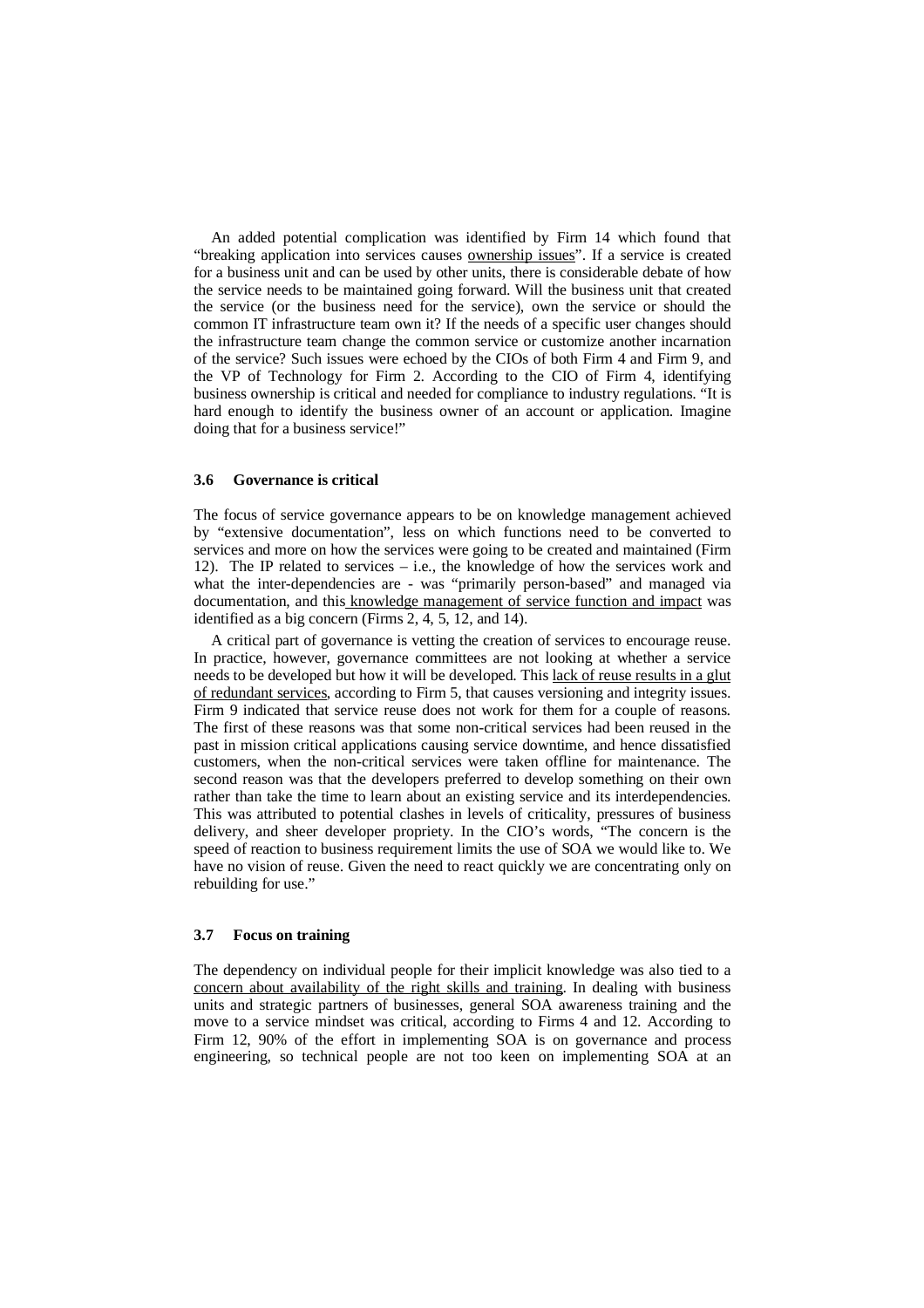enterprise level. Training business people in using business process modeling tools, on the other hand, was found to be a challenge, according to Firm 2, and so the responsibility of process modeling falls on the technology teams. This requires technical staff to have the requisite "implementation and practical skills". This requires appropriate training for technical people on the business aspect of services and the appropriate technical training on the use of tools. Even at a purely technical level, the sheer complexity of the vendor tools available for the development and management of services required extensive training according to Firm 2, which had unsuccessfully attempted to roll out business process modeling across the enterprise six years earlier. Thus, adopting a service mindset and grooming service-savvy talent on both the business and technical sides was a big concern universally for Firms 1, 2, 4-10, and 12-14.

#### **3.8 Leverage existing resources.**

Our cross-firm data also appeared to highlight a lack of understanding of how legacy systems could be leveraged in a service-oriented environment. Firms 4 and 12 strongly advocated finding ways to expose existing legacy resources as services instead of building new functionality. Firm 12 was able to cite the example of a client bank that had taken three years to build a new service based loan system and "scrapped its old loan system…[that] had been in use for 12 years". The lesson learned was that key business functions provided by the existing and proven legacy system should have been exposed as services over time one by one, thus providing a safer and less expensive migration path to a service-oriented infrastructure. Firm 14 also indicated that many firms were attempting to leverage their legacy systems by replacing their Enterprise Application Integration (EAI) frameworks by an Enterprise Service Bus and plugging legacy systems into the ESB with service wrappers. Firm 2 was grappling with how to use legacy assets – assessing ways to do this ranging from lightweight approaches like wrappers to attempting to create a full-blown service component architecture which would result in a more complex implementation. Firm 7 was converting its legacy base iteratively to Web Services while Firm 6 could not move away from its legacy systems because the abstraction was complex. Across the firms interviewed, there appeared to be no clear or generally accepted way to leverage proven legacy systems.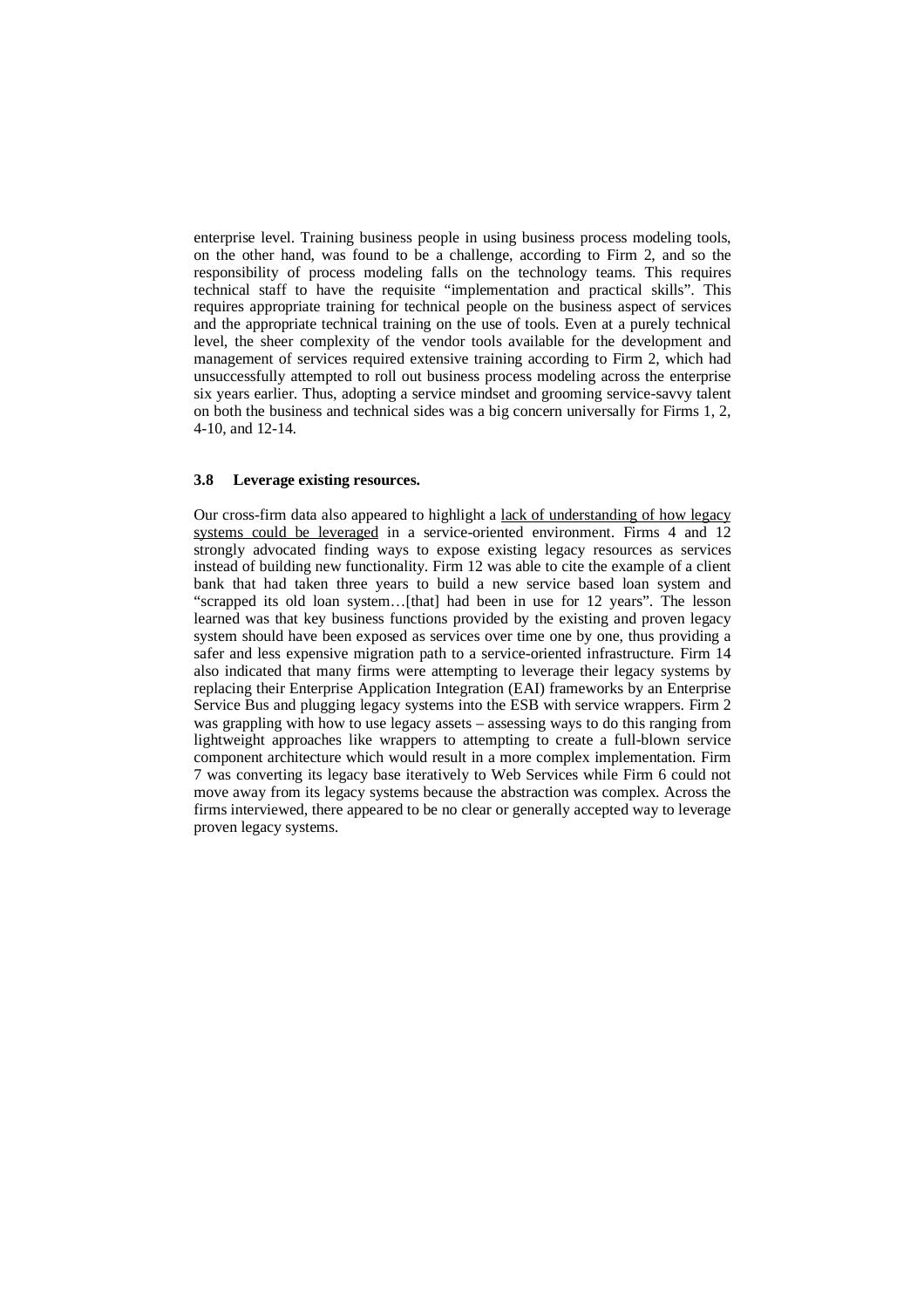| <b>Best Practice</b>                                         | <b>Constraint Faced</b>                                              | Firms                                      | <b>Typical Quote(s)</b>                                                                                                                                                                                                                                                |
|--------------------------------------------------------------|----------------------------------------------------------------------|--------------------------------------------|------------------------------------------------------------------------------------------------------------------------------------------------------------------------------------------------------------------------------------------------------------------------|
| Get commitment at the                                        | No business case for SOA                                             | 4, 6, 7,<br>$\frac{1}{9}$ , $\frac{2}{10}$ | We are implementing SOA by stealth. We have no business case for SOA.                                                                                                                                                                                                  |
| board level.                                                 | being organized as services already<br>Businesses view themselves as | 8,9<br>4,<br>2, 3,                         | Each business channel or service has a development team. There is an infrastructure team supporting these services and an<br>operations team.                                                                                                                          |
|                                                              | Funding for SOA                                                      | $\circ$<br>2, 6,                           | Funding is a big issue. There is no perceived business value [of SOA]. What IT is trying to do and what the software can<br>accomplish is not understood.                                                                                                              |
|                                                              | Lack of supporting tools                                             | 2, 12, 13, 14                              | Vendor tools are complex. Hard to learn and use. Reality is not like the hype for the tool.                                                                                                                                                                            |
|                                                              | Business mapping to technical<br>services is a manual effort.        | 6, 12-14<br>2,5,                           | So two flows are maintained - business process<br>Changes in the business process are hard to reflect in technical services.<br>modeling and technical process modeling. The mapping is a manual effort.                                                               |
| Manage expectations -<br>invest in SOA for the<br>long-term. | Lack of standards                                                    | 4, 6, 12,<br>$\frac{1}{1}$ $\frac{2}{4}$   | There are] too many standards - not really a Web Services stack but a mix of technologies and standards. The core is okay<br>(SOAP, WSDL) but standards are bad. There are lots of politics in standards with the vendors.                                             |
|                                                              | granularity and quality attributes<br>Trade-off between service      | $\frac{5}{4}$ , 7, 9,<br>$2, 4,$<br>11, 1. | Now things are okay, reuse is not very high. If reuse increases then resources hosting these assets will become hotspots. It<br>becomes a choice between performance oriented architecture versus $SOA -$ and the granularity you choose determines<br>where you land. |
|                                                              | Trade-off between granularity and<br>reuse                           | 7, 9, 11<br>4,5,                           | Reuse is a double-edged sword. We cannot reuse changing software modules.                                                                                                                                                                                              |
| Align the organization                                       | Business understanding of SOA                                        | 7, 9, 10<br>2, 4,                          | get excited when you<br>I doubt whether anyone in the business would even understand what "SOA" is about, or<br>mention "Architecture" (although they would be able to relate services-oriented model).                                                                |
| along the SOA strategy                                       | SOA implemented within<br>technology domain only                     | 8,9<br>4.<br>2, 3                          | The business community has no understanding of SOA. They are looking for consistency, reliability, and uptime.                                                                                                                                                         |
|                                                              | Ownership of services                                                | 9,14<br>2, 4                               | It is hard enough to identify the business owner of an account or application. Imagine doing that for a business service!                                                                                                                                              |
| Change the mindset.                                          | Business processes modeled by<br>technology teams.                   | 6, 12-14<br>2,5,                           | The business analyst draws up the business process. The techie looks at the diagram and imports into a BPM tool.                                                                                                                                                       |
|                                                              | Knowledge management                                                 | 5, 12, 14<br>2, 4,                         | We will always need the person who created the services.                                                                                                                                                                                                               |
| Governance is critical                                       | Proliferation of redundant services                                  | $\equiv$<br>5, 9,                          | Our development team is not crazy about reuse.                                                                                                                                                                                                                         |
| Focus on training                                            | Availability of skills and training                                  | 4-10, 12-<br>$1, 2,$<br>$14$               | Local skill sets have not absorbed the nuances of SOA, but have been quick to absorb the hype.                                                                                                                                                                         |
| Leverage existing<br>resources                               | Confusion around use of legacy<br>resources                          | , 4, 6, 7,<br>$\frac{1}{8}$ , 12           | It is difficult to move away from legacy systems. To move to what <i>ivendor name</i> calls SOA is too far too quick.<br>SOA helps legacy integration. Business benefits were harvested using messaging benefits.                                                      |

It is difficult to move away from legacy systems. To move to what [vendor name] calls SOA is too far too quick. It is difficult to move away from legacy systems. To move to what [*vendor name*] calls SOA is too far too quick.

Table 2 - Summary of Observed Constraints to Enterprise SOA Adoption **Table 2 - Summary of Observed Constraints to Enterprise SOA Adoption**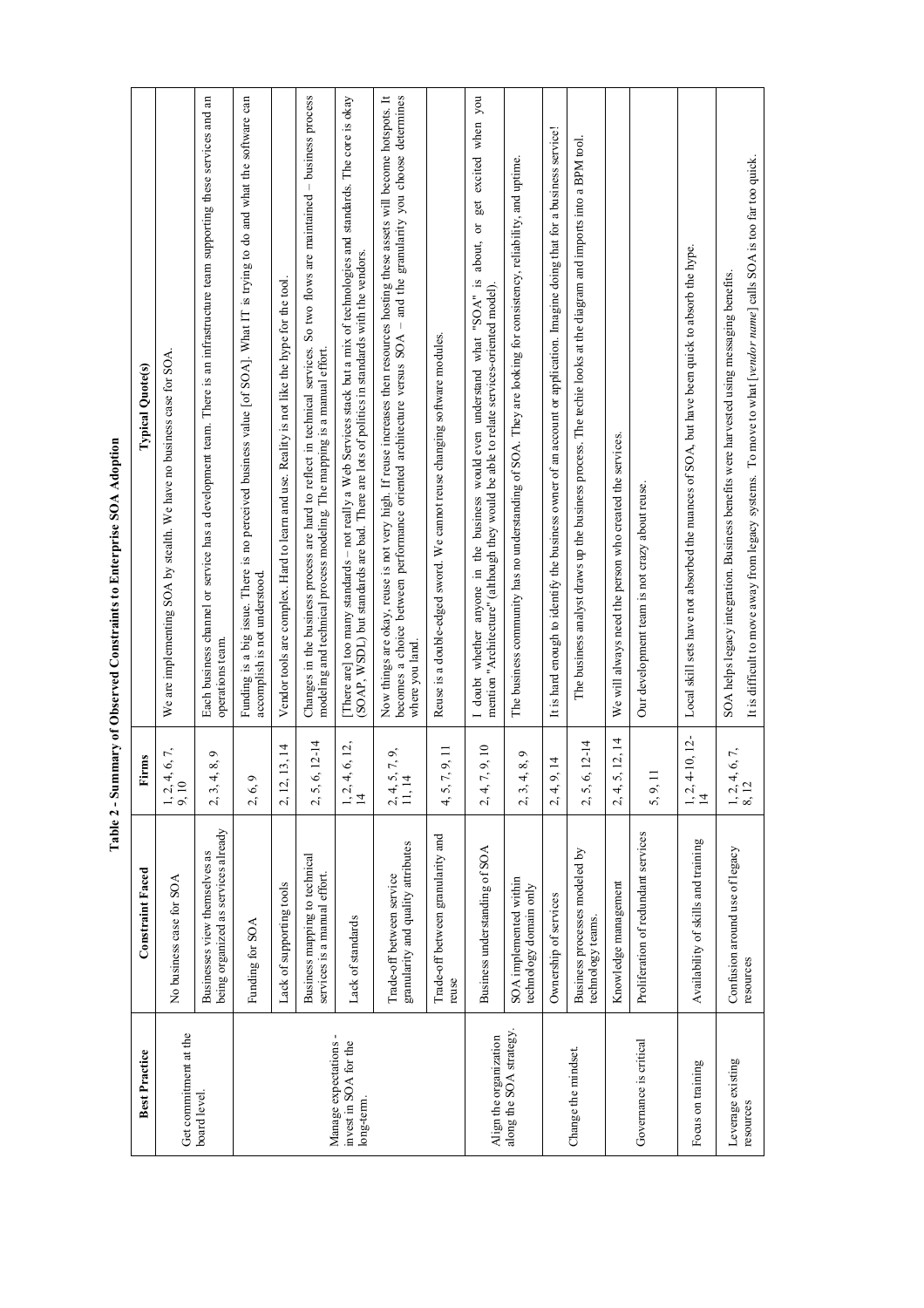# **4 Related Work**

There are a few existing studies that empirically investigate the real-world implementations of SOA. Among the studies that look at organizational impacts, two vendor-sponsored studies provide insights from client engagements. The first one by Fricko [8], identifies the importance of addressing the organizational culture, specifically with respect to business and technology team interaction, and reuse in the context of a specific IBM project. The second study by Bieberstein *et al* [4] prescribes a spectrum of guidelines from organizational structure to technology architecture based on the vendors solutions.

The main focus of most other studies is on the value of SOA as an integration strategy. Baskerville *et al* [1] examine the use of SOA as a technology architecture in two European banks. The study focuses on the strategic benefits achieved from implementing SOA through the lens of the four architectural challenges faced by banks – (i) internal application integration, (ii) integration with partners, (iii) integration in the context of mergers and acquisitions (M&As), and (iv) agile development. The use of SOA as an integration framework in the context of M&As is also examined by Svensson and Wallen [26] in their Masters thesis. The study reviews five companies across industry sectors, and concludes that SOA can be used to effectively integrate disparate systems. Another study by Legner and Heutshi [12] also examines the use of SOA as an integration mechanism in four firms across industry sectors. While the main thrust of the results is the design of SOA for effective systems integration, a by-product of the analysis is a suggested set of three major activities for SOA adoption – (i) introduction of new organizational roles and processes for governance, (ii) creation of architectural guidelines, and (iii) the use of SOA for infrastructure projects.

Our study adds to current knowledge by reviewing organization-wide challenges to SOA adoption across multiple firms with a fairly broad representation within the financial services industry – banks and insurance firms, which researchers have identified as having high dependence on technology [9, 16] - and service providers with clients in the financial services industry. Our study also has the advantage of having a blend of company profiles to add depth to the investigation. The study looks at a mix of banks and insurance firms, service providers and client firms, large and small firms, within an industry but across various countries and across public and private sectors. The profiles of the people interviewed vary from the Head of Corporate Strategy to the Technical Architect, providing a rounded perspective of the implementation of SOA. The analysis also includes firms which ranged from those that considered their attempts at SOA unsuccessful to others that had achieved tangible business benefits from their SOA implementation.

# **5 Contribution and Future Research**

In this paper, empirical evidence from semi-structured interviews with fifteen firms was collected and analyzed. The interview data was thematically coded to glean what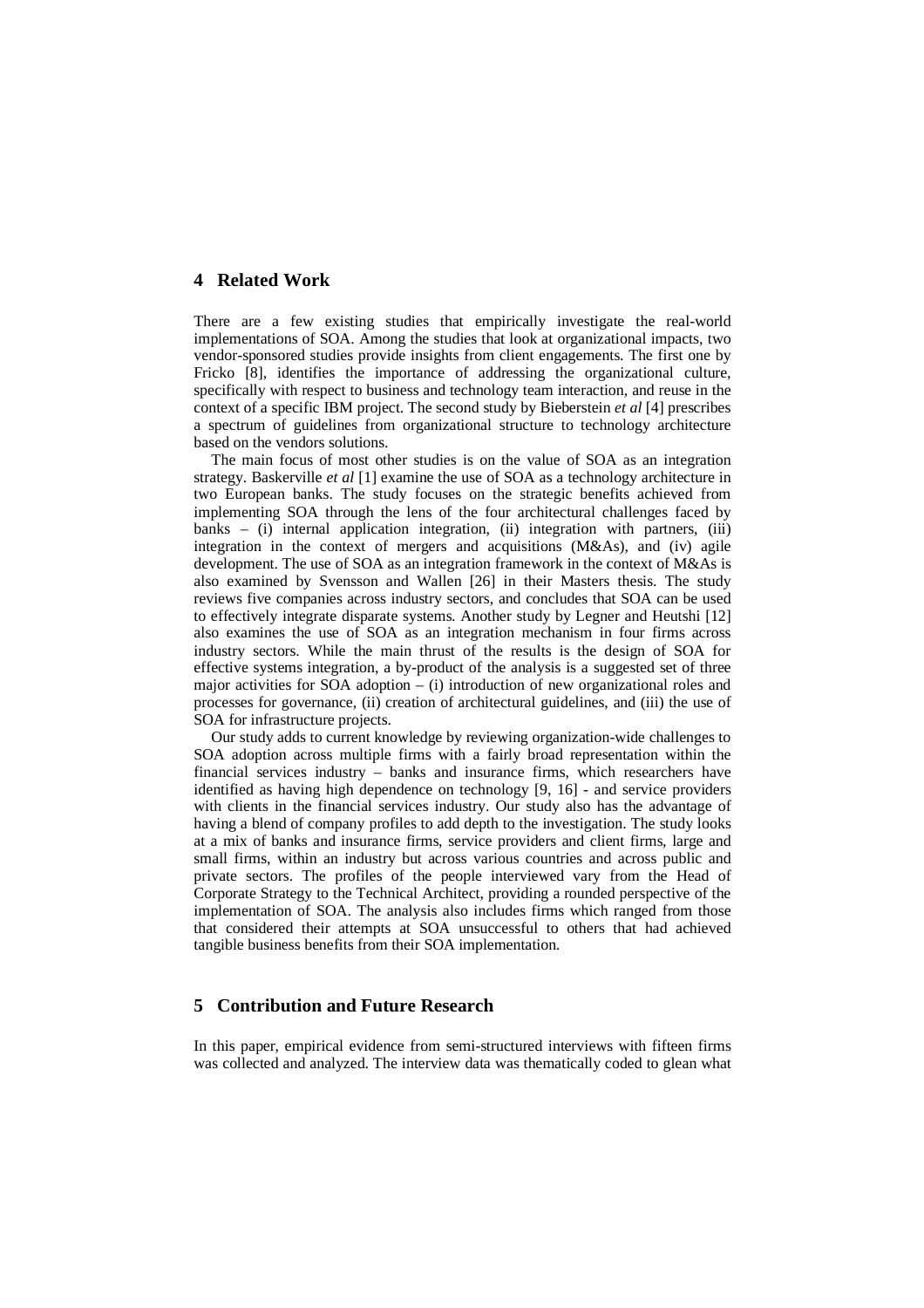challenges the firms faced in the process of implementing SOA, and our findings were fairly consistent across the firms interviewed. In investigating the issues impacting a services implementation, this study

- (i) fills a crucial knowledge gap because there is little empirical evidence of the practical use of SOA across the enterprise,
- (ii) provides direction for future research, and
- (iii) provides a framework and set of guidelines to help practitioners implement SOA successfully across the enterprise.

Research in the area of information technology diffusion indicates that the successful adoption of new technology requires organizations to take an integrated approach to organizational and technical changes effected by the technology [15]. The technical aspects of SOA appear to have appropriate research efforts and guidelines [20], but there is a lack of similar structure for the examination of the pragmatic impacts of the adoption of SOA. There is a growing understanding of the organizational processes and characteristics that influence the adoption and implementation of technology [5, 10], but there is little understanding of how these organizational constraints may impact the organizational adoption of SOA [14].

The findings of this study are part of a larger research effort to leverage the data from the fifteen firms interviewed to understand how the enterprise SOA strategy can be aligned with the organizational strategy. The next phase in this research effort involves a continued analysis of the data to develop a framework for SOA implementations.

### **References**

- 1. Baskerville, R.*, et al. Extensible Architectures: The Strategic Value of Service-Oriented Architecture in Banking* in *Thirteenth European Conference on Information Systems*. 2005. Regensburg, Germany.
- 2. Beidleman, C. and M. Ray, *The agility revolution. JW Cortada, JA Woods, eds.* The Quality Yearbook 1998, 1998.
- 3. Benbasat, I., D.K. Goldstein, and M. Mead, *The Case Research Strategy in Studies of Information Systems.* MIS Quarterly, 1987. **11**(3): p. 369-386.
- 4. Bieberstein, N.*, et al.*, *Impact of service-oriented architecture on enterprise systems, organizational structures, and individuals.* IBM Systems Journal, 2005. **44**(4): p. 691-708.
- 5. Broadbent, M. and P. Weill, *Improving business and information strategy alignment: learning from the banking industry.* IBM Systems Journal, 1993. **32**(1): p. 162-179.
- 6. Channabasavaiah, K., K. Holley, and E.M.J. Tuggle, *Migrating to a serviceoriented architecture*, in *On demand operating environment solutions*. 2004, IBM.
- 7. Erlanger, L., *Making SOA Work*, in *InfoWorld*. 2005. p. 45-52.
- 8. Fricko, A., *SOAs Require Culture Change and Service Reuse*, in *Business Communications Review*. 2006. p. 58-64.